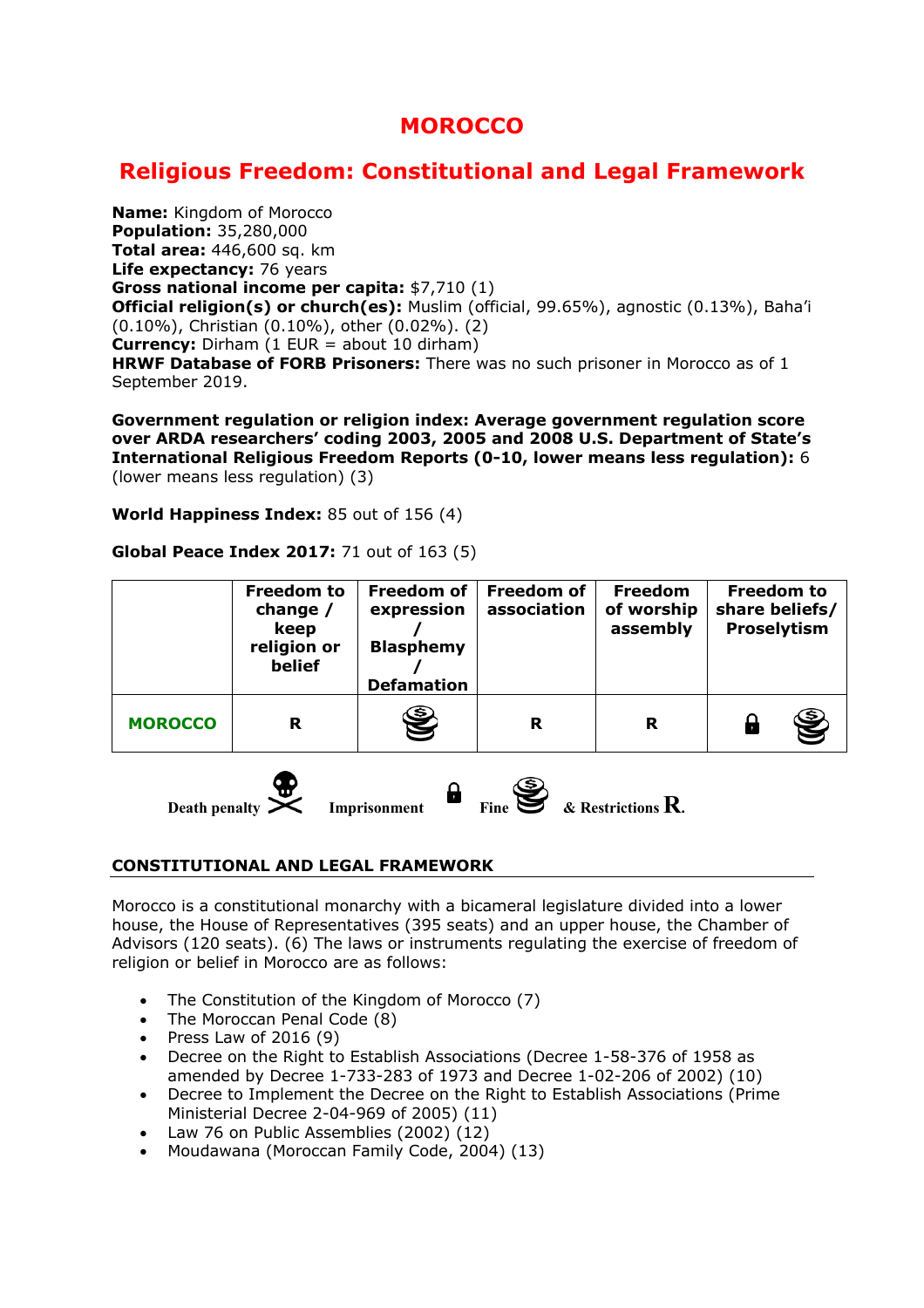The preamble to the Moroccan constitution of 2011 states its guiding principles as "participation, pluralism and good governance". It bases these ideals and the morals that reinforce them in Islam and the Islamic community. The Kingdom of Morocco is a sovereign Muslim State. There is, however, official recognition of the Jewish community and its historical role in the country. As such, only Muslim and Jewish marriages and other public rites are recognised by the government. (14) The Constitution provides for the following freedoms and restrictions on freedoms related to religion (15):

**Article 1** states that Morocco is a constitutional, democratic, parliamentary and social Monarchy based on moderate Islam.

**Article 3** names Islam as the religion of the state but guarantees the free practice of all other religions.

**Article 7** prohibits founding political parties on a religious basis. Further, they cannot undermine national sovereignty, the Muslim faith or the monarchy.

**Article 23** prohibits "All incitement to racism, to hatred and to violence is prohibited."

**Article 41** states that the King is the Commander of the Faithful. He presides over the Superior Council of the Ulema, which is in turn responsible for interpretation, consultations (fatwas) and declarations relating to Islam in Morocco.

The attributions, the composition and the modalities of functioning of the Council are established by Dahir [Royal Decree].

The King exercises by Dahirs the religious prerogatives inherent in the institution of the Emirate of the Faithful [Imarat Al Mouminine] which are conferred on Him in exclusive manner by this Article.

**Article 64** stipulates that "No member of the Parliament may be prosecuted, investigated, arrested, detained or judged on the occasion of an opinion or of a vote emitted by him in the exercise of his functions, except in case where the opinion expressed challenges the monarchic form of the State or the Muslim religion or constitutes an infringement of the due respect for the King."

**Article 175** states that "No revision may infringe the provisions relative to the Muslim religion, on the monarchic form of the State, on the democratic choice of the Nation or on [those] acquired in matters of [the] freedoms and of fundamental rights inscribed in this Constitution."

Other aspects of religious life are monitored or controlled by other offices within the government:

- The Ministry of the Interior (MOI) handles issues involving the registration of associations and religious groups.
- The Ministry of Endowments and Islamic Affairs (MEIA) monitors all sermons and Islamic religious activity, particularly that which is seen as extremist.
- The Ministry of Education (MOE) also ensures that curricula include information on religion, the religious history of the country, and material that combats extremism in the younger generation. (16) These are all subject to standards set both in government and by the Council of the Ulema.

Sunni Islam and Judaism are the only religions recognized by the State for native Moroccans. Christians are denied official recognition.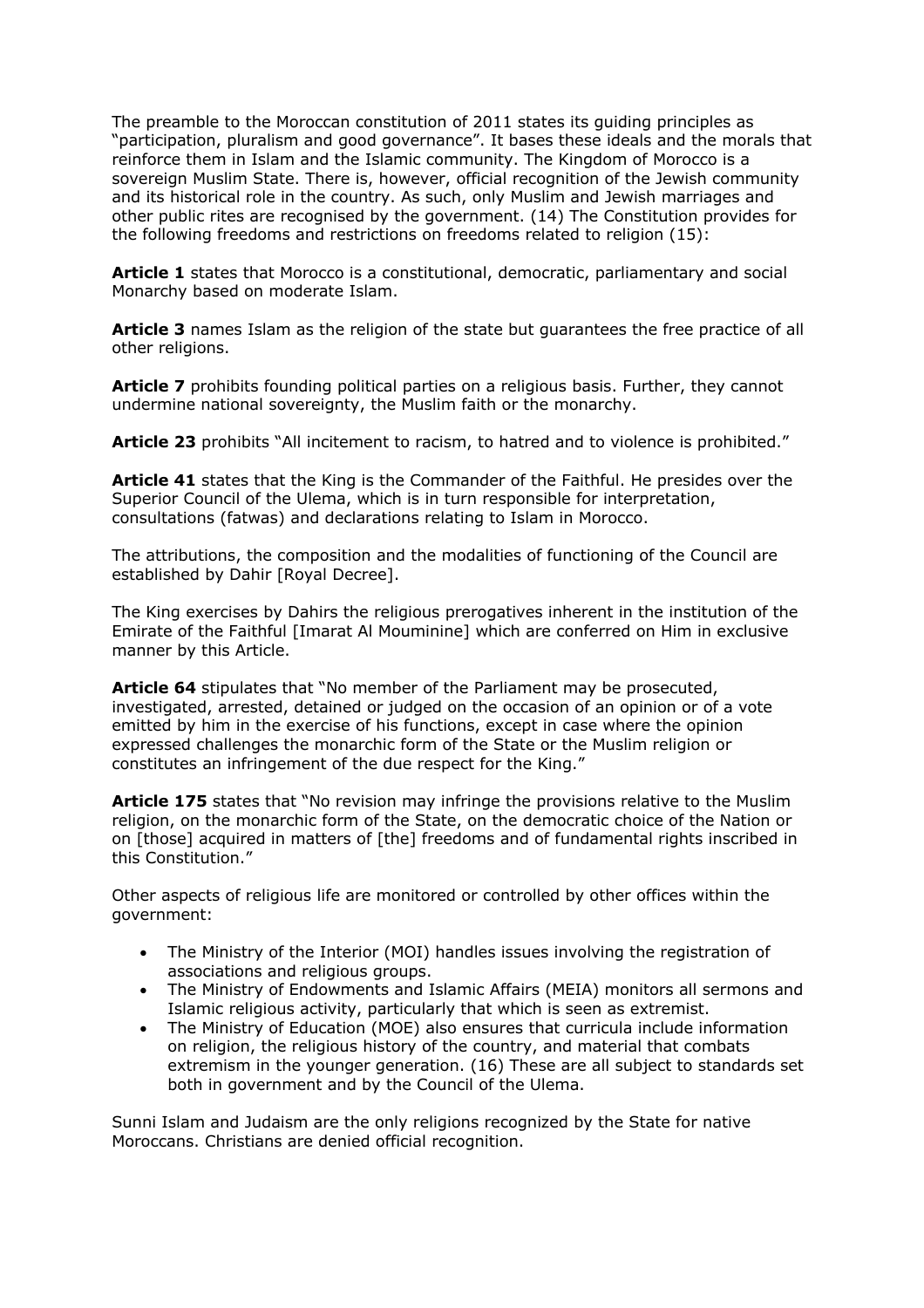# **FREEDOM TO HAVE, RETAIN OR CHANGE RELIGION**

Apostasy is neither a criminal nor a offense. There is no legal mechanism to prosecute people for having or changing religion in Morocco.

On 6 February 2017, Morocco World News published an article entitled "Morocco's High Religious Committee Says Apostates Should Not Be Killed" (17) referring to a document titled "The Way of the Scholars" distributed on the occasion of an ordinary session of the Superior Council of the Ulemas.

This information was however questioned by the website http://www.yabiladi.com. The Superior Council of the Ulemas in Morocco had not changed its position on apostasy, according to yabiladi.com.

Islam Maghribi also argued that "The Way of the Scholars" was only the personal opinion of a number of ulemas, was not a fatwa and was distributed in the margins of the ordinary session. Islam Maghribi also quoted Mohamed Yssef, secretary general of the Superior Council, who would have clarified that it was not an official document of the Council but the expression of several opinions on the apostasy issue raised during the work of the members of the Council.

Although the Baha'i faith is not banned in Morocco, it is viewed as heretical as across much of the Islamic world. Holding this faith is not illegal but societal acceptance is widely lacking.

Like most of the Muslim-majority countries in the region, Morocco places restrictions on inter-religious marriages. Article 39(4) of the Moudawana (Moroccan Family Code, 2004) states that a Muslim woman cannot legally marry a non-Muslim man but a male Muslim can marry a non-Muslim women. (18) If a non-Muslim man gets married with a Moroccan women, he must become a Muslim and so will their children.

#### CASE STUDY – **Arrest and detention of Christian couple**

In October 2017, a Christian couple in Marrakech were arrested for attending a church on suspicion of conversion to Christianity. Though such a conversion is not illegal, the police apparently cited the Article of the Penal Code banning proselytising activity. They were released soon after and required to sign a document listing this as the reason for their arrest, which they refused to do. It is believed by of both them and the Moroccan Association of Human Rights (AMDH) that the arrests were arbitrary. (19)

#### **RESTRICTIONS TO FREEDOM OF EXPRESSION RELATED TO RELIGIOUS ISSUES & BLASPHEMY**

The 2002 Law on the Press provided strict punishments (prison terms between 6 months and 3 years and a fine) for "shaking the faith" of a Muslim or attempting to convert, for speech or material which denigrated the King, the Islamic faith, or any tenets therein.

A new press code was adopted in 2016 and published in the Official Journal on 15 August 2016.

#### **Press Law 73.15**

*Article 70* criminalizes the offense of "causing harm" to Islam which replaces "causing prejudice" to Islam in the previous law (article 41) but whereas this article of the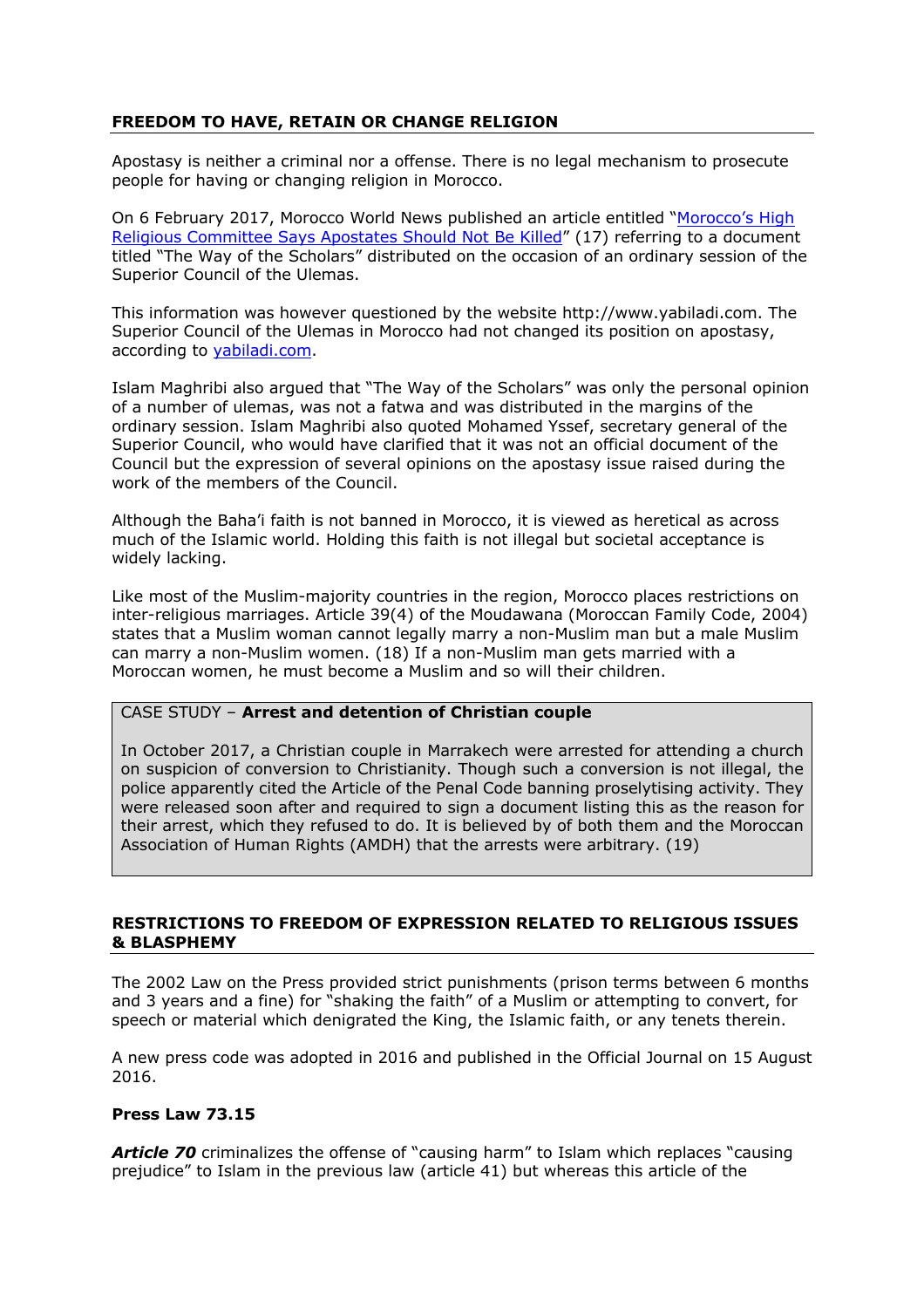previous code applied to persons, article 70 of the new law applies only to publications and electronic media and imposes as punishment fines and a court-ordered suspension of the offending publication.

#### **Penal Code**

# *Article 267.5*

During the revision of the press code, a provision on harming Islam was introduced into the penal code, where it did not previously exist. Under the new penal code's article 267.5, a person convicted of "causing harm" to Islam faces **six months to two years in prison or a fine of 20,000 to 200,000 DH (US\$2,000 to 20,000), or both.**

The punishment is increased to imprisonment for **two to five years or a fine of 50,000 to 500,000 DH, or both,** if the offense is committed via any form of print, audiovisual, or electronic media.

Like the term "causing prejudice", the lawmakers have failed to define the concept of "causing harm" but in any way, articles that criminalize speech deemed critical of, insulting to, or defamatory toward religions are incompatible with international standards on freedom of expression.

#### *Article 431.5*

Article 431.5 punishes "incitement to discrimination or hatred among persons" which is prohibited by Article 23 of the Constitution. Violators face one month to one year in prison or a fine of 5,000 to 50,000 DH, or both, unless they perpetrated the incitement through public means, in which case the prison part of the punishment is raised to between one and two years.

The breaking of the Ramadan fast in public is a crime punished under the Penal Code (Article 220) with six months in prison and a fine of up du 500 dirhams.

Under the new security measures, all Friday sermons are now monitored by the government.

#### **FREEDOM OF ASSOCIATION**

Association status is restricted. It is not granted to groups whose positions are seen to violate one of Morocco's three "red lines": Islam, the King or territorial integrity. This includes Baha'i associations, due to their perception as a heretic movement in the wider Islamic world, and al-Adl wal-Ihsan (Justice and Spirituality), an Islamist group denying the religious authority of the king. (20)

The most recent iteration of the Decree on the Right to Establish an Association states that: (21)

**Article 3:** An association that is founded for illegal purpose or goal contrary to the public morals or that may aim at violating the Islamic religion or the unity of the national soil or the royal regime or may call on all forms of discrimination will be invalid.

**Article 8:** … Any person who practices activities or re-establishes an association illegally will be punished by **imprisonment of a period that ranges between one and six months and will be ordered to pay a fine that ranges between 10,000-20,000 dirhams.**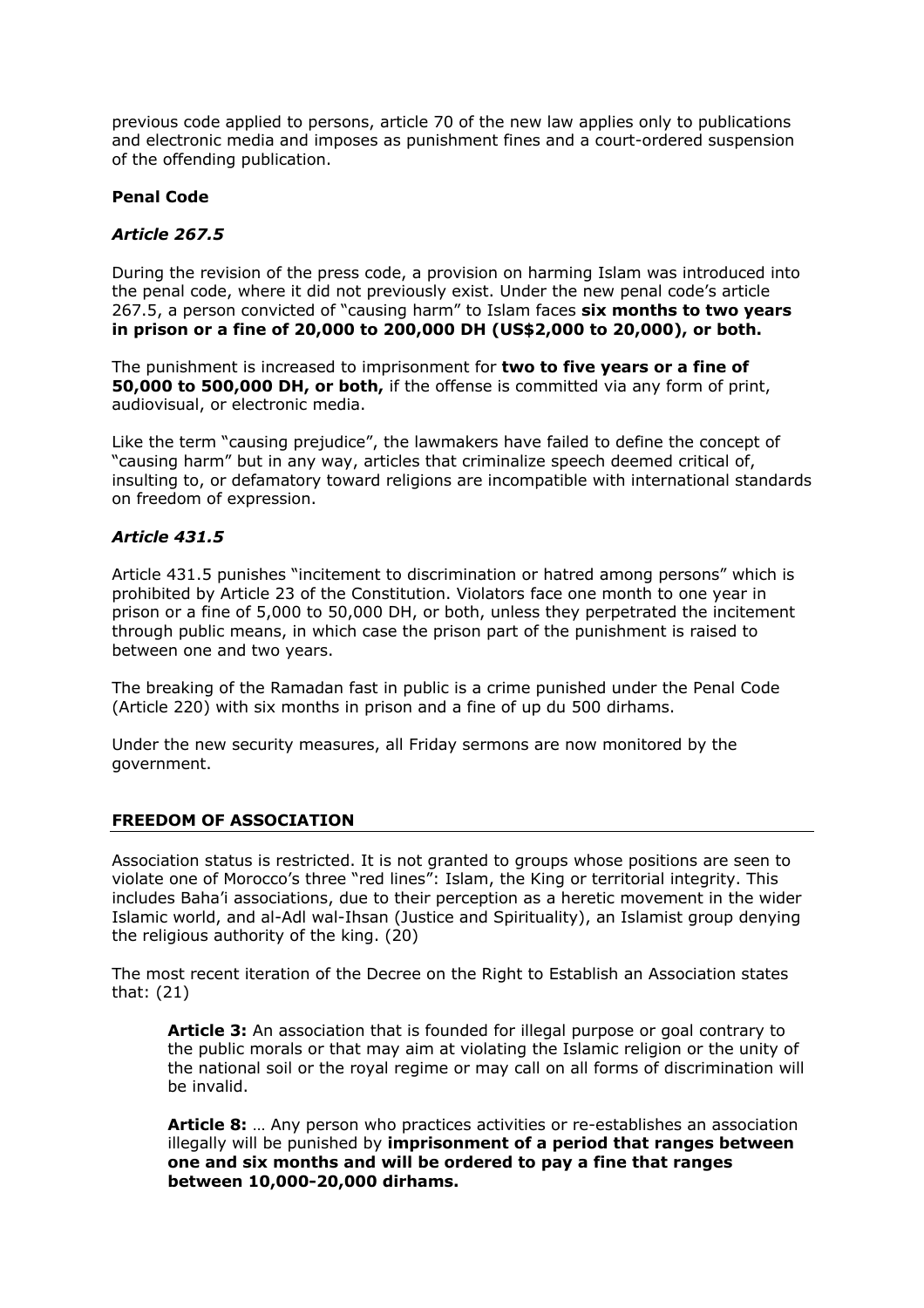If an association violates the Islamic religion, the king or territorial integrity, it faces court-ordered dissolution. Heavy financial punishments are provided for illegal reestablishment or other continuation of activities. Unregistered and deregistered groups cannot make financial transactions, own a bank account or rent or own property.

# CASE STUDY - **al-Adl wal-Ihsan (Justice and Spirituality)**

Al-Adl wal-Ihsan (Justice and Spirituality) has been cited as the most politically powerful Islamist opposition party in Morocco, despite the fact that it has been banned since 1974. That year, in a letter from the movement's founder, Sheikh Abdessalam Yassine, to the King, the monarchy was accused of having "strayed off the right path of Islam by installing a dictatorial regime and serving its own interests rather than those of the Islamic community". The Sheikh was subsequently arrested, and spent several years in a psychiatric facility. This was a public and potentially popular breach of two of what is now referred to as Morocco's three "red lines": violations of Islam and the monarchy. (22)

Al-Adl wal-Ihsan is still banned, though mostly tolerated. It publicly condemns the violence of modern extremism, and promotes Islamic democratic ideals. Nevertheless, its denial of the religious role of the monarchy continues to bar it from official association status, making any public demonstrations or meetings in public places illegal. (23)

# **FREEDOM OF WORSHIP AND ASSEMBLY**

The right to worship one's religion is protected in the Constitution under Articles 3 and 41. However, public worship is restricted to religious groups which have been registered by the authorities. Registration is also required to be able to hold land, to buy, build and rent properties. The construction of new mosques is under the authority of the MEIA, and the MOI is in charge of churches. (24) Christians use the churches built during the French protectorate period (1912-1956) for their religious services.

Private worship is not restricted.

Public activities by unregistered communities are banned. In October 2017, the Baha'i community was prevented from publicly celebrating the birth of the founder of their religion, Bahá'u'lláh, by local authorities. The justification given was that as an unregistered religious group, any public activities were necessarily illegal. (25)

Law 76 on Public Assemblies requires local authorities to be notified prior to any public demonstrations or meetings, including public religious gatherings. These activities can only take place with at least 24 hours after receiving confirmation, otherwise they face breakup.

# **Penal Code**

*Article 220* of the Penal Code criminalises actions which prevent someone from being able to attend to their worship, with punishments of between **6 months and 3 years in prison and fines of between 200 and 500 dirhams**. (26)

*Article 221* provides the same punishment for anyone disturbing the sanctity or peace of such religious worship. However, non-Muslim religious groups reported various forms of government interference despite registration. This included monitoring of church services and checking accusations of proselytism, which is illegal against Muslims in Morocco. This resulted in a significant number of Christian converts stating that they do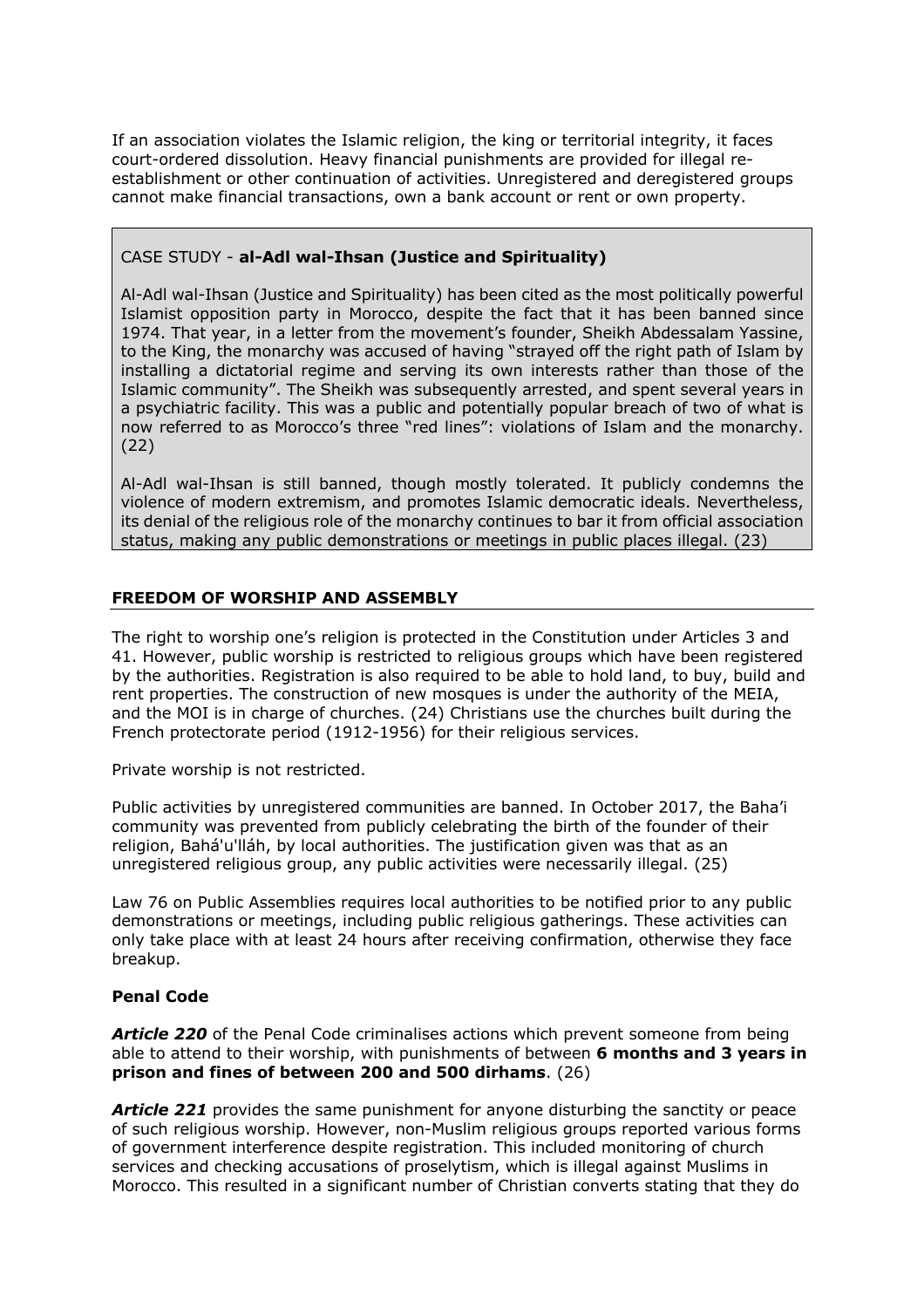not attend church, despite their faith and desire to practice with like-minded people. (27)

The protection provided under Articles 220 and 221 of the Penal Code is only applied to registered groups.

Moroccan converts are not allowed to attend Christian services. In 2017, a group of converts created the National Coalition of Moroccan Christians (NCMC) and approached the National Council of Human Rights. Their main demands are to obtain the right to pray in churches, to marry according to their religion, to give Christian names to their children and to be buried in Christian cemeteries.

# CASE STUDY – **Baha'is banned from celebrating bicentennial of founder's birth**

Buhá'u'lláh, the founder of the Baha'i faith, was born in the fall of 1817. In 2017, Baha'is around the world celebrated this bicentennial. However, the lack of association status of the Baha'is in Morocco prevented them from gaining permission to participate in public celebrations as other communities were. Local authorities banned these activities and broke up such gatherings. (28)

# **FREEDOM TO SHARE BELIEFS/ PROSELYTISM**

The Penal Code prohibits any act which might "shake the faith" of a Muslim, or by seduction, corruption or coercion seek to convert them to another faith. (29)

**Article 220:** Anyone using violence, threats or other coercion to prevent a person from attending worship, or who acts to "shake the faith" of a Muslim or attempt to convert them will be punished with **between 6 months and 3 years in prison and a fine of between 200 and 500 dirhams**.

The government of Morocco maintains the authority to expel any foreign national accused on undermining the society of Morocco in any way, the three red lines in particular. Proselytism is interpreted as undermining Islam and Protestant missionaries to Morocco are now only occasionally expelled. (30)

# **Footnotes:**

- 1. World Bank. "Country Profile Morocco". 2016. Accessed 14 June 2018.
- 2. The ARDA. "National Profiles Morocco". 2015. Accessed 14 June 2018. Christian leaders in Morocco estimate the total number of Christians to be as high as 40,000 (30,000 Roman Catholics and 10,000 Protestants). Other sources just give a number of 5,000.
- 3. Ibid.
- 4. J.F. Helliwell, R. Layard and J.D. Sachs. "World Happiness Index 2018". 2018. Accessed 14 June 2018.
- 5. Institute for Economics & Peace. "Global Peace Index 2017". June 2017. Accessed 14 June 2018.
- 6. The Economist Intelligence Unit. "Morocco". The Economist. 2018. Accessed 14 June 2018.
- 7. Kingdom of Morocco. "Constitution of the Kingdom of Morocco, 2011". Constitute Project. 2012. Accessed 14 June 2018.
- 8. Kingdom of Morocco. "Dahir N° 1-59-413 du 28 Joumada Ii 1382 (26 Novembre